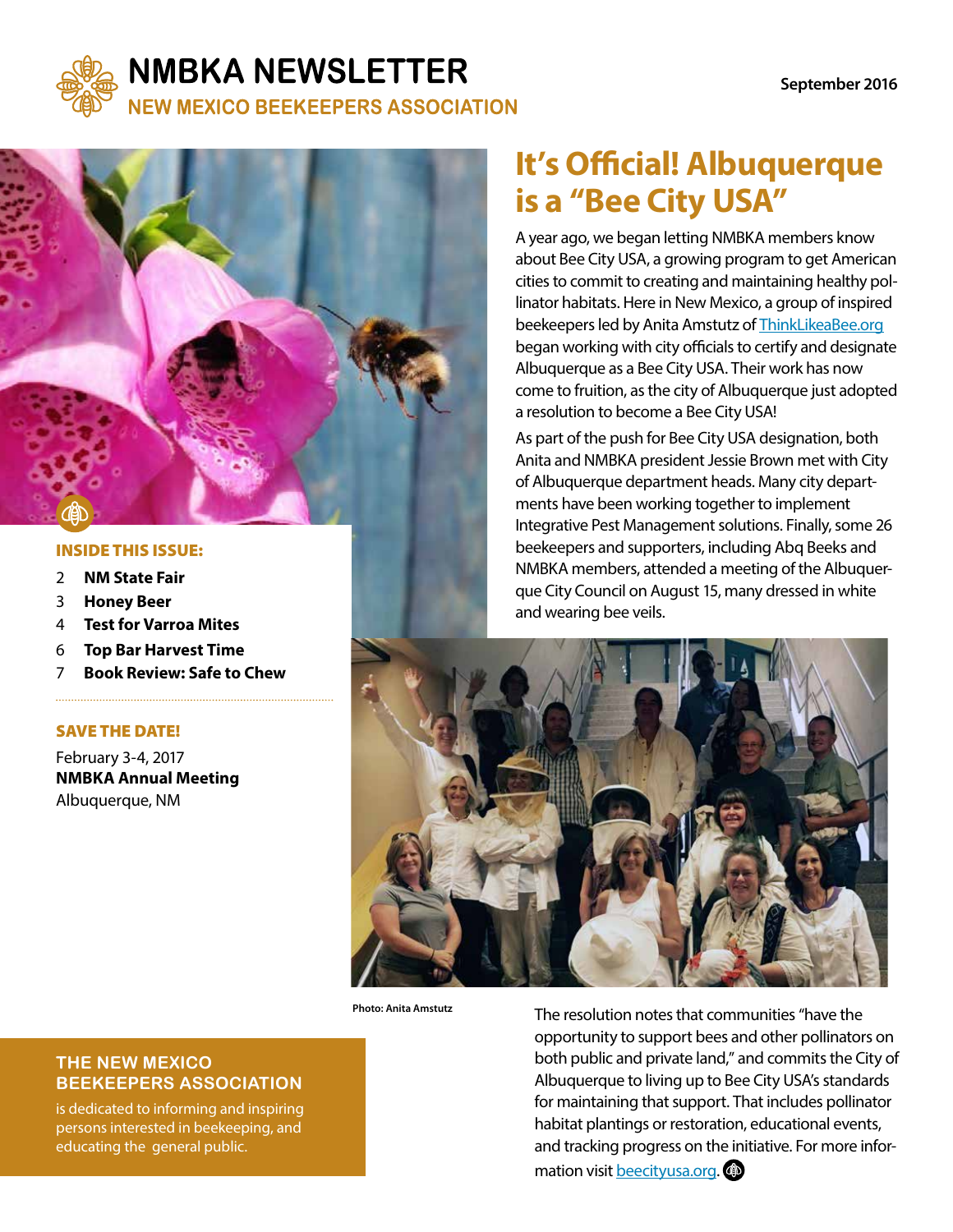

## **Message from The President**

Howdy! I don't know about you, but I'm enjoying the beginning of crisp evenings in Albuquerque and the sweet taste of my first honey harvest this year.

It was wonderful seeing and meeting many of you during the Varroa Mite Monitoring Workshop with Megan Mahoney of the Bee Informed Partnership. Last year, our state saw one of the highest rates of varroa mite in the nation and we thought it was important for New Mexico beeks to learn how to test our own hives.

For anyone who wasn't able to attend, the easy step-by-step procedure on page four should take some of the mystery out of keeping our hives healthy, so I encourage all of you to give it a go! (Yes, people with both Langstroth and Top Bar hives can test.)

Of course, what you do with this test results is up to you and your own personal practice. But I strongly recommend anonymously recording your numbers here:

bip2.beeinformed.org/mitecheck





**Jessie Brown, President**  NM Beekeepers Association president@nmbeekeepers.org 505-710-3277



# **Enter your Honey in the New Mexico State Fair!**

**Randy Swartz**

The 2016 New Mexico State Fair is coming up, and one of the highlights (especially for our state's beekeepers) is always the honey competition.

There are many great reasons for entering your honey and hive products in the New Mexico State Fair. You can help promote beekeeping and local honey in our state, share the wonders of the hive with the people of New Mexico, and help improve the beekeeping and honey production skills of your fellow beeks. Of course, entering honey in the State Fair can also be a lot of fun—especially if you win a ribbon.

I encourage you to make the decision now to enter your honey, wax or other hive products in the State Fair. To maximize your opportunities for a good experience and success, it is important do a few simple things. First, review the NM State Fair honey rules. You can find the rules HERE (or just Google "New Mexico State Fair rules honey." The rules are contained in a PDF file. You should read the rules in their entirety so as to increase your odds at success, but the following is a summary of some key facts:

**Entry Dates:** Tuesday, September 6, 2016 from 8:00am-5:00pm, and Wednesday, September 7, 2016 from 8:00am-12:00pm in the Agriculture Building.

**You must submit at least one pound of extracted honey to be eligible for a ribbon.** If you don't have a one-pound Queenline type jar, a one-pint mason jar works just as well and will be more than enough honey.

**Your honey will be judged on flavor and aroma, color and brightness**, clean jar and lid, and cleanliness—without wax, foam, dirt or lint.

There are also individual rules for Cut Comb Honey, Chunk Comb Honey, Beeswax, Beeswax Products, Beeswax with Additives—and don't forget to enter your beekeeping photographs. Each of these categories has its own rules. Follow them carefully—but don't be intimidated by the rules or because you may be new to beekeeping. This will be a fun, learning experience.

Finally, even if you don't enter any honey, don't forget to come to the fair! Walk through the Agriculture Building and marvel at all the honey, wax and beekeeping photographs. We have some amazing bees and beekeepers in New Mexico, and the New Mexico State Fair is a great place to learn more about them.

#### *See you at the Fair!*

*Randy Swartz is a beekeeper and photographer whose work has been featured in the NMBKA newsletter. He will be serving as a Honey Division judge at the upcoming New Mexico State Fair.*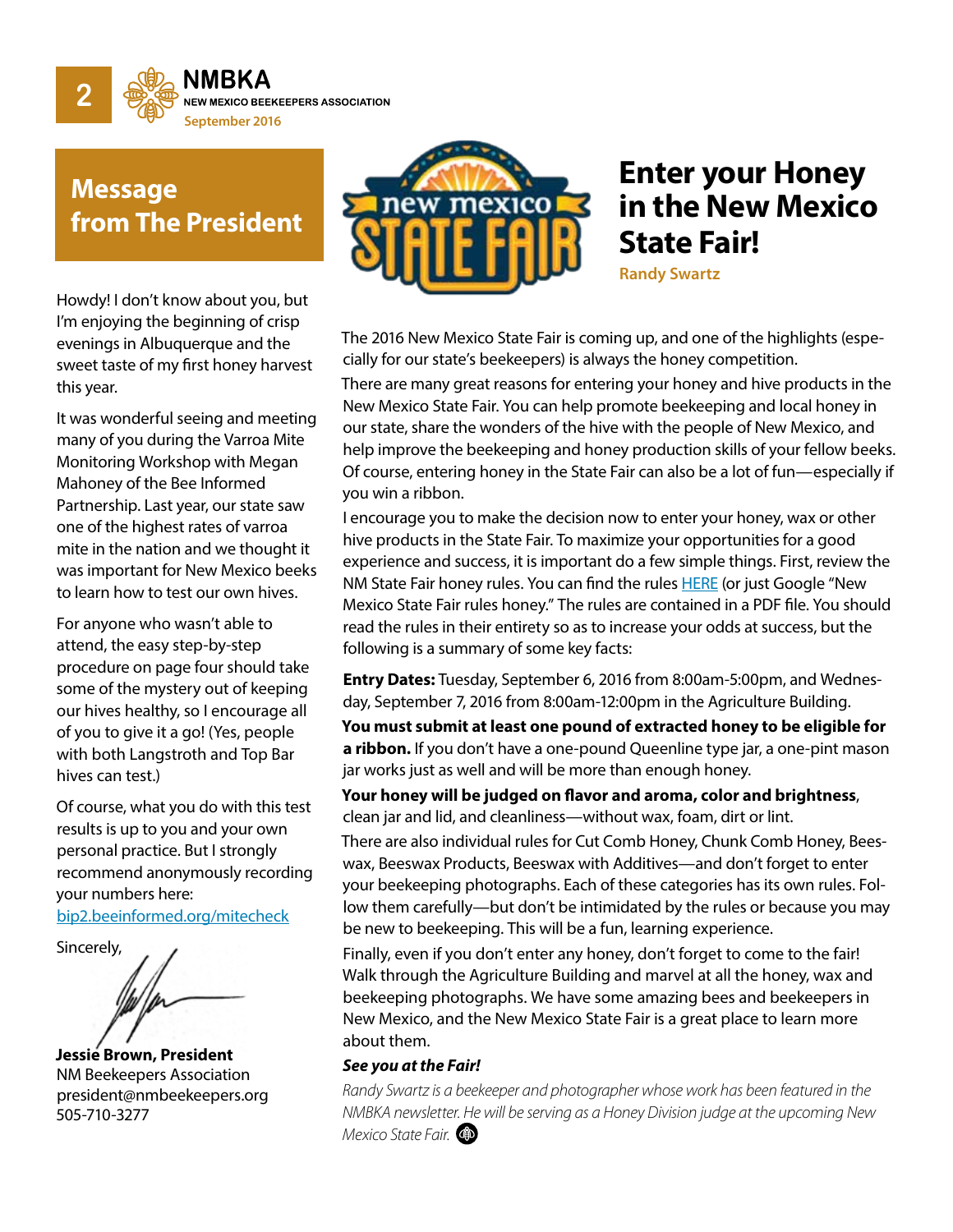

**Photos: Dana Koller**

*Brewer Mike Waddy adds local New Mexico honey to make Pollinators Wheat beer for Kaktus Brewing Co.*



# **Putting the "Bee" in Beer**

**NEW MEXICO BEEKEEPERS ASSOCIATION** 

**September 2016**

**3**

A few years back, Dana Koller tried a honey wheat beer and loved it. Now he's brewing some right here in New Mexico, using honey from his and other local beekeep ers' hives.

Of course, brewing your own beer is a lot easier when you run a brewery. Koller is the owner of Kactus Brewing Company in Bernalillo, and his business partner Mark Matheson is a brewer and wine maker. Matheson has ex tensive experience working with fruits and honeys as well as malts. According to Koller, "This makes a perfect combo to come up with the perfect honey beer."

Koller was first exposed to beekeeping a couple of years ago when he attended a workshop at the Gutiérrez-Hub bell House. He finally got to try his own hand at it when Tyler Schutte of New Mexico Bee Removals relocated some rescued bees to his property. (For more about Tyler and his work, see Mike Kruchoski's three-part series, "The Art of the Cut-Out" in our Sept. 2015, Dec. 2015, and Mar. 2016 newsletters, available online at **NMBKA.org**)

Koller is hands-on, working with the hives himself, but says that he also still gets a lot of help and guidance from more experienced beeks like Tyler. Recent harvesting has gone "smooth and easy," but to avoid pressuring produc tion from his "newcomer" bees, Koller says that Kaktus will still be supplementing its honey supply with outside honey for the first few years, "Until we really have a great system down that we can rely on."

The honey is incorporated into the brewing process right from the start, Koller explains. "We put it right into the boil and carry it over to the fermenters as well so that we can break down the sugars with yeast so that the beer keeps the wonderful honey flavor without being to sweet. The sugar content is really the most important thing in this particular beer and making sure to keep a close eye on how the yeast reacts to it all."

Kaktus is a small brewery, and is using a five gallons of honey to produce just 100 gallons of the new brew. Koller is calling it "Pollinators Wheat" and it is available while the limited supply lasts.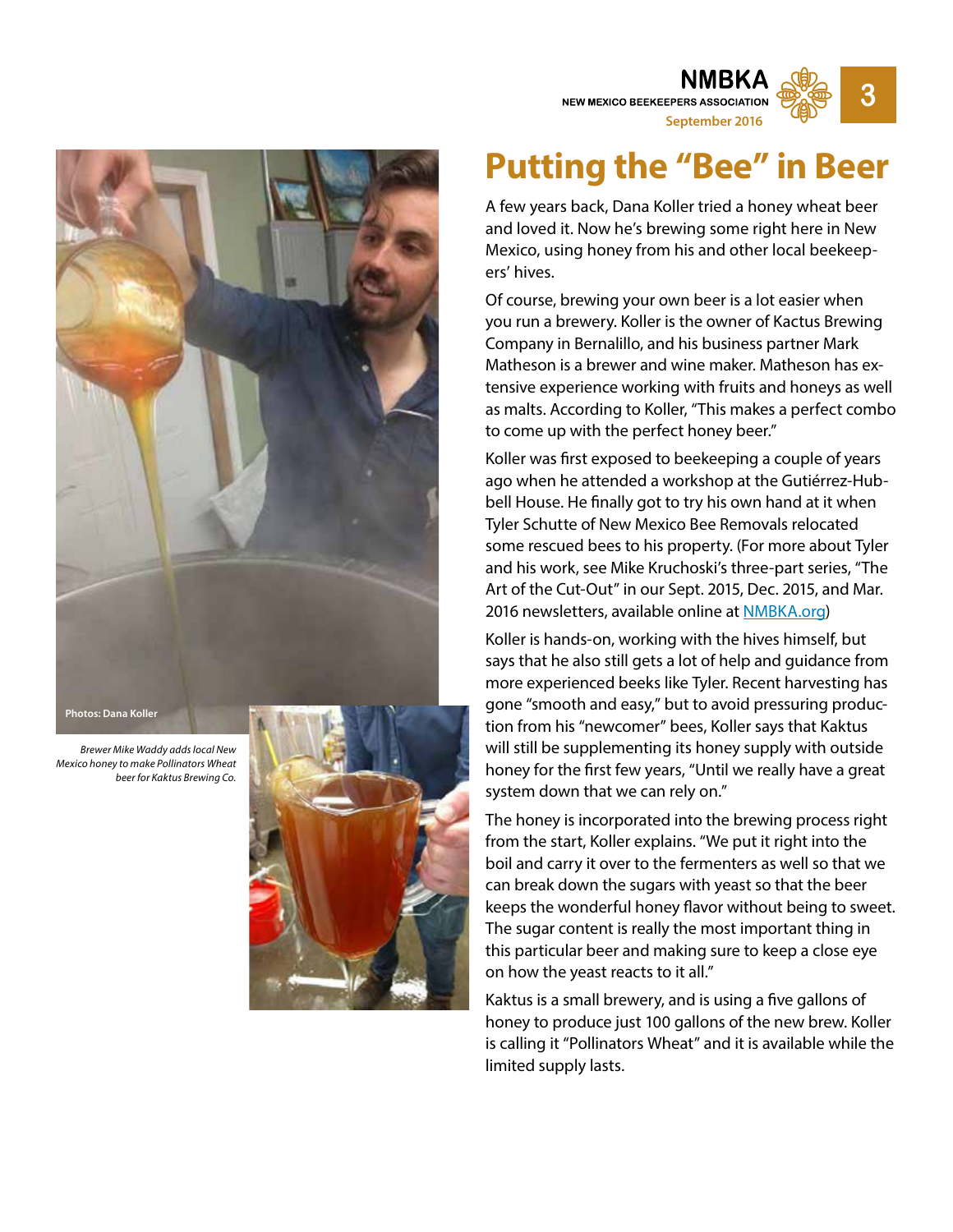

# **How to Test for Varroa Mites**

**Based on Varroa Mite Monitoring Workshop conducted by Megan Mahoney, the Bee Informed Partnership.**

## **Equipment needed:**

1/2 cup measuring cup 1 quart or pint glass jar with a canning lid rim 2 tbsps. powdered sugar **Water** 8 by 8 mesh screen, cut round to fit the lid of the glass jar ("8 by 8" means 8 wires per inch) Container to shake bees into *(see bucket in picture)* Timer to measure 1 minute

Flat, white container to shake powdered sugar and mites onto *(see bucket lid in picture)* 



## **Step 1**

Set up equipment close to hive. Make sure glass jar is open and lid, fitted with screen mesh, is next to jar.

## **Step 2**

Open beehive to the brood chamber. Select one frame or bar of comb that has a mixture of closed and open brood and lots of nurse bees. Make sure the queen isn't on the bar or frame.

## **Step 3**

Shake frame or bar of bees into your container. Quickly replace frame or bar to the side or back into hive. Next, take container and shake all the bees into a corner. Scoop 300 bees, or about 1/2 cup of bees with measuring cup. Pour the bees into the glass jar and close the jar with the screened top.



## **Step 4**

Using hive tool, put about 2 tbsps. powdered sugar on top of the screwed lid of the glass jar, and work the sugar into the jar and on top of the bees. Swirl the jar a few times to make sure all the bees are coated with powdered sugar. This is a good time to shake any excess bees from your container back into the hive, and reassemble the hive while allowing the bees to sit in the powdered sugar for 1-2 minutes.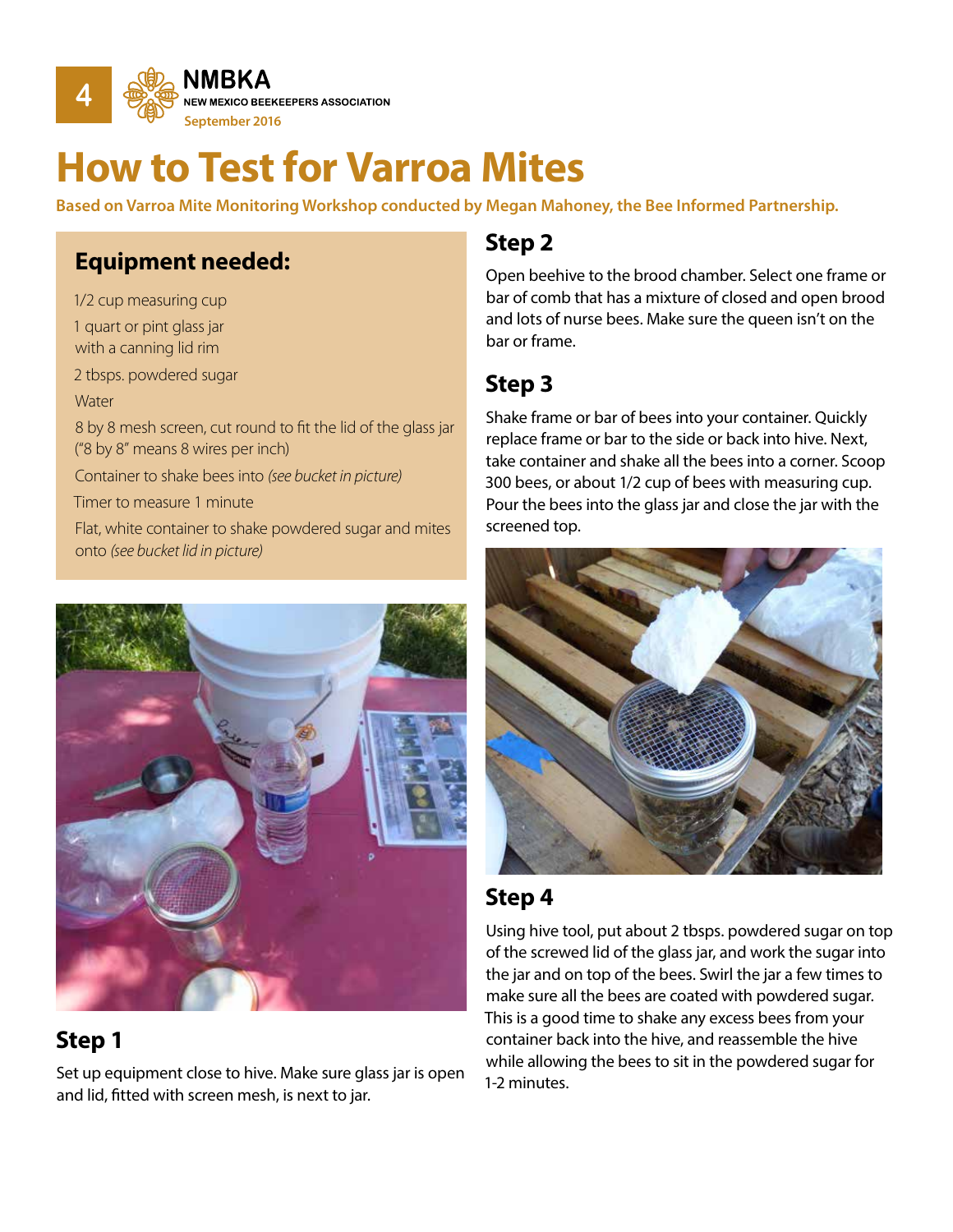**NEW MEXICO BEEKEEPERS ASSOCIATION September 2016**

**5**



## **Step 5**

Set timer for 1 minute. Start timer, and with the mesh lid still on the glass jar, vigorously shake the glass jar with the bees in it onto a flat, white container. The powdered sugar and any mites holding onto the bees will fall through the mesh onto the white surface.



## **Step 6**

Pour a small amount of water on the powder sugar covered surface and swirl. Count any mites.

## **Step 7**

Return the sugar-dusted bees back to the hive.

## **Step 8**

Time for some math. Most mite counts are reported per 100 bees. Since our test was for 300 bees, divide your total number of mites by 3. This gives you the number of mites per 100 bees. Then, if you tested in the brood chamber, multiply by 2, estimating for the number of mites in the capped brood. (For example: if you counted 18 mites from your sample pulled from the brood, then 18 divided by  $3 =$ 6 mites per 100 bees. 6 mites times  $2 = 12$ . 12 is your final mite count.) **4** 

#### **NEW MEXICO BEEKEEPERS ASSOCIATION**

PO Box 7188, Albuquerque, NM 87194 info@ nmbeekeepers.org www.nmbeekeepers.org

**2015 NM BEEKEEPERS ASSOCIATION OFFICERS**

President: Jessie Brown president@nmbeekeepers.org Vice President: Raymond Espinoza vicepresident@nmbeekeepers.org Vice President for Special Programs/Certified Beekeepers Program Coordinator: Christina Allday-Bondy era@nmbeekeepers.org Secretary: Pichi Welsh secretary@nmbeekeepers.org Treasurer: Tom Day treasurer@nmbeekeepers.org

#### **2016 BOARD MEMBERS**

Jeremy McKeller memberatlarge1@nmbeekeepers.org Konnie Nelson memberatlarge2@nmbeekeepers.org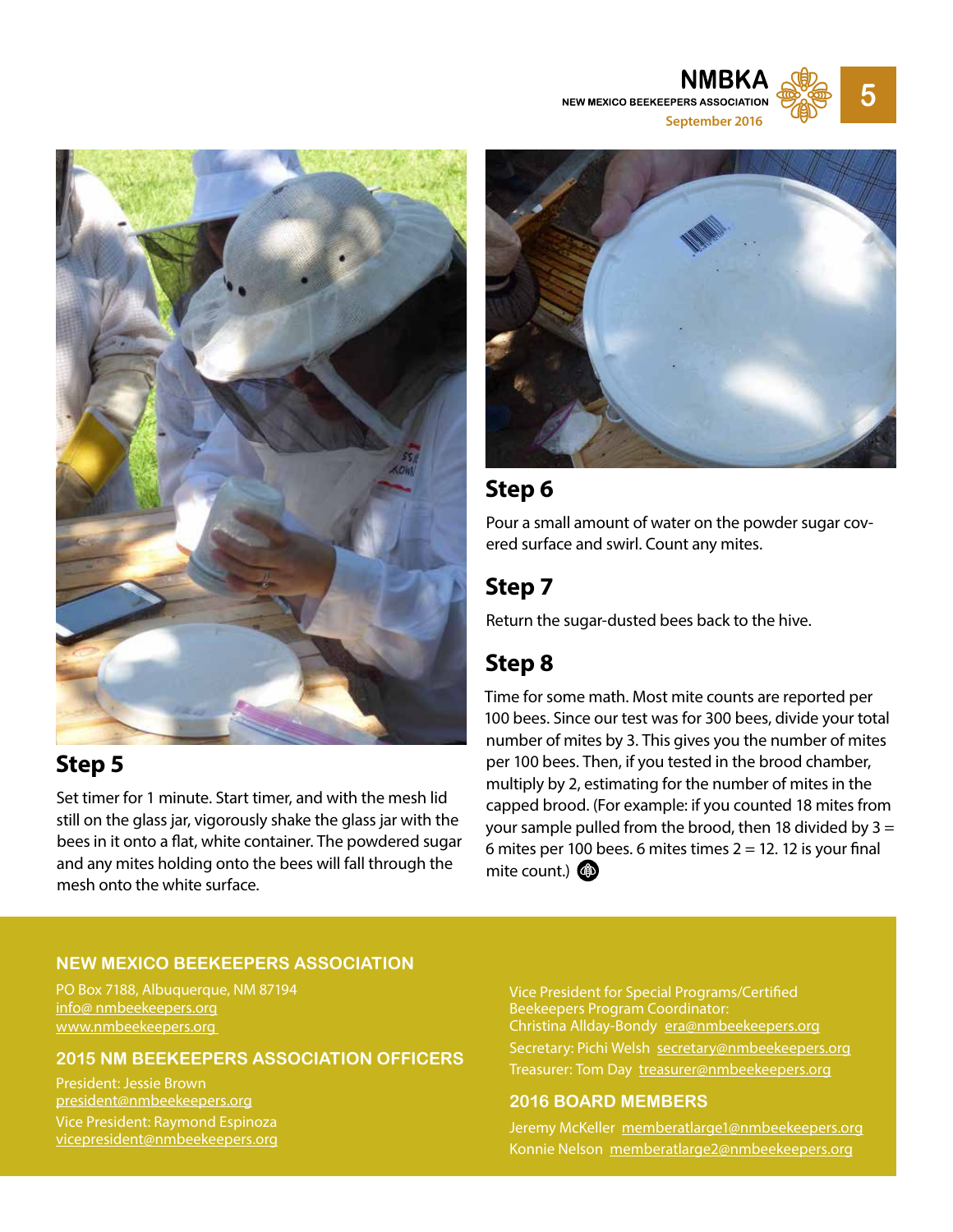

# **Harvesting Honey from Top Bar Hives**

#### **T.J. Carr**

Harvesting the first batch of honey from a hive is always exciting, especially for the first-time beekeeper. I use top bar hives, but the information supplied with this narrative is equally appropriate to Langstroth hives that do not use plastic foundation. This method of harvesting can be done at little or no cost.

When going into the apiary to harvest honey, a really simple method is to take two nucs with top bars along for the harvest. As a honey bar is found to be ready for harvest, remove it from the parent hive and replace with an empty bar from the nuc. Another method is to take buckets into the apiary for harvest. Take a bucket for the clean light colored wax and another bucket for the older darker wax. The honey is the same in both cases, but it is far easier to remove the honey from the fresh bars than it is to extract the honey from the older darker bars. Far better to not mix the dark with the light for the slurry bucket.

There are a number of ways to crush the combs for the crush and strain process. A large potato masher can be utilized by placing about two inches of comb honey in the slurry bucket at a time and mashing until all cells have been crushed, then add two more inches and repeat. This is slow and very labor-intensive process. A more efficient system is to crush the combs by hand—after cleaning all equipment, hands and fingernails!

If only a small number of bars were harvested, then once the honeycombs have been crushed, a simple colander and nylon filter will suffice to provide a suitable strainer assembly for table-ready honey. If larger quantities were harvested and crushed, a simple Honey Harvester system (see photo) will make the task much easier. Plans for this structure are on the NMBKA and AbqBeeks websites. The parts are also available pre-cut in kit form from NM Beeworks.

As an alternative, the slurry bucket can be placed on a kitchen counter and the strainer bucket can be placed below the honey gate on the slurry bucket. After the slurry bucket has drained for several days, a good practice is to disturb the wax with a sharp knife. If the slurry bucket is still heavy, there is still honey to be drained. After most of the honey is drained out, it is possible to tilt the slurry bucket to allow the remainder of the honey to drain out.



*Crushing combs by hand Honey Harvester system*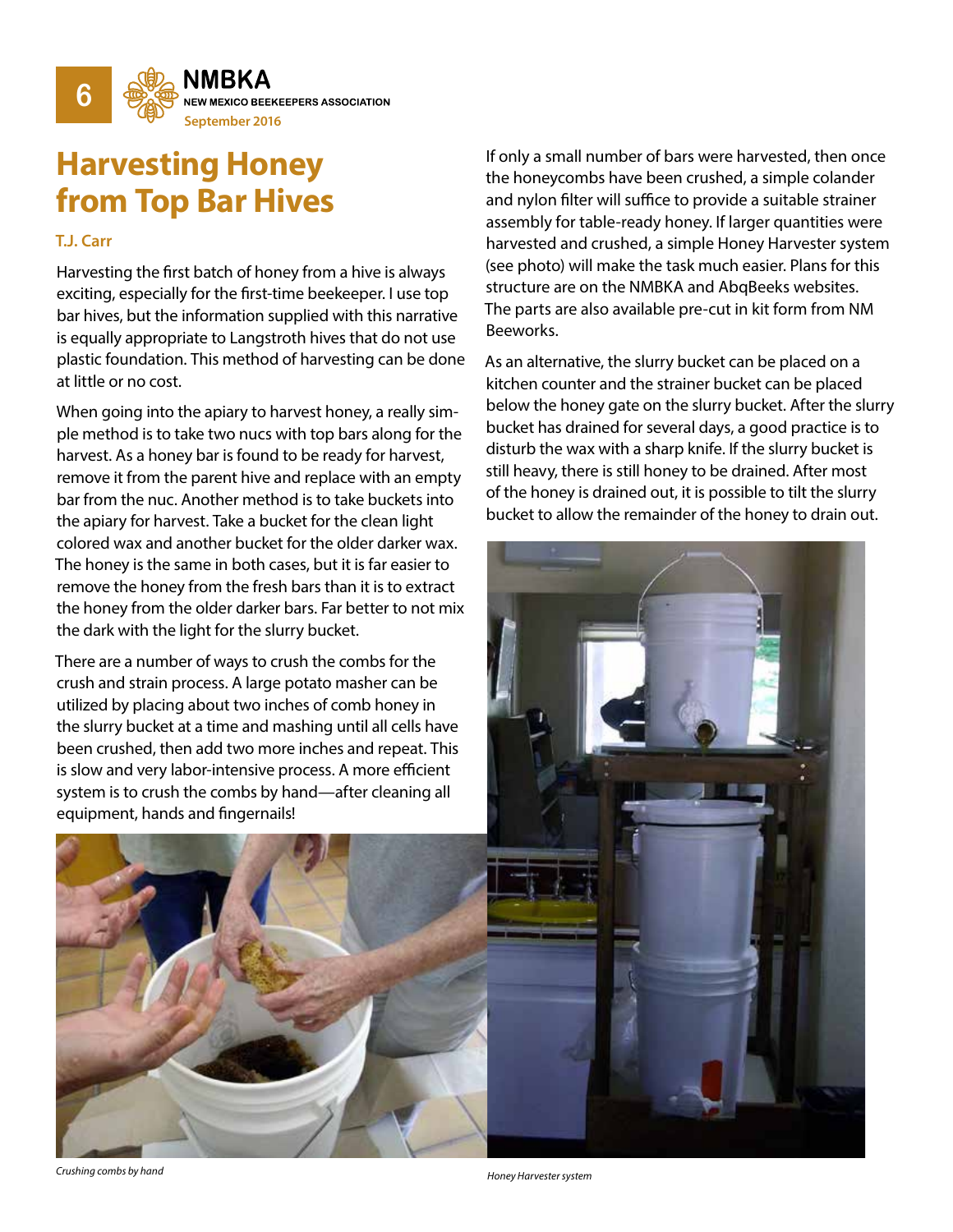**NEW MEXICO BEEKEEPERS ASSOCIATION September 2016**



The slurry bucket is the uppermost bucket, the strainer bucket with the paint strainer and colander is the second bucket in the system, and the lower bucket is the decanting bucket where the finished raw honey can be transferred into suitable containers.

The longer the slurry bucket is allowed to drain and the warmer the environment is, the more honey will be passed through the strainer. Occasionally the colander should be stirred to brake up the accumulated wax; often the nylon paint strainer will need a bit of a stir as well.

When the paint strainer is new, be certain to wash it carefully with dish soap, rinse carefully, and dry it thoroughly before use. After each use, wash it again so that it is ready for the next use. The lids with these five-gallon buckets come with a black rubber gasket. Remove and clean the rubber gasket from a lid, and use the gasket to hold the paint strainer in place on the top of the strainer bucket.

The nylon paint strainer resides on a piece of perf metal that rests on a ledge at the open bottom of the strainer bucket. Without the perforated metal sheet, the weight of the full nylon paint strainer would fall into the decanting bucket. The honey in the decanting bucket is called raw unfiltered honey. Plans for the construction of such a strainer bucket assembly will soon be posted on both the NMBKA and AbqBeeks websites.

*Photos by T.J. Carr and Robert Wall* 





#### **Book Review Sarah Malone**

#### **Safe to Chew: An Anthology**

#### Editors: **Lawrence Connor, Randy Kim, and Robert Muir** Publisher: **Wicwas Press, LLC**

Unlike technical and how-to texts that expound on the many types of manmade hives and strategies for colony maintenance and honey extraction, Safe to Chew: An Anthology focuses more on the experience of ordinary backyard and commercial beekeepers going about their daily rounds. Beekeepers from all walks of life were invited to submit original essays or poetry about bees; 75 winners were selected for publication. All of the contributors (including Albuquerque's own Phill Remick) share a love of bees and beekeeping, making Safe to Chew a fun and delicious read.

Essays are organized into different sections with titles like "Kinship," "Waxing," "With the Season," "Applied Beekeeping," and "Passing the Smoker." While not all selections are equally well-written or conceived (a few appear to be dubious figments of the writers' imaginations) most of these shared experiences will give encouragement to any wannabe beekeeper by providing reassurance that beekeeping is very challenging under most circumstances, problems are common, and failures are not necessarily due to beekeeper ineptitude.

A pleasant departure from beekeeping books that speak more to the intellect than to the heart of beekeeping as a